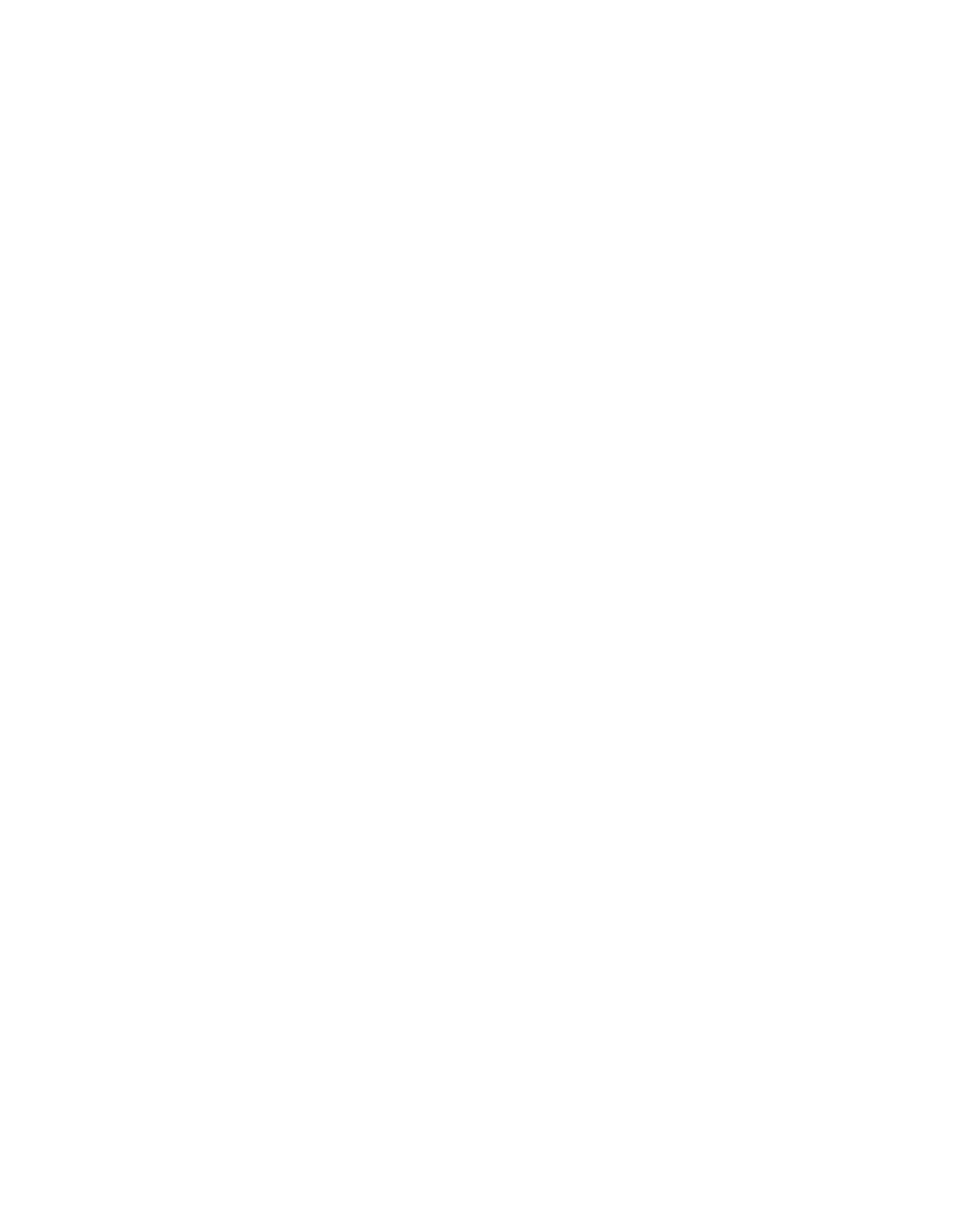# **APWR25110HR/35110HR/9104HR-70W Filtered Avionics Power Supply Module User's Manual**



**RTD Embedded Technologies, Inc.**  103 Innovation Blvd. State College, PA 16804-0906 USA

> Phone: (814) 234-8087 FAX: (814) 234-5218

E-Mail sales@rtd.com techsupport@rtd.com

> Website www.rtd.com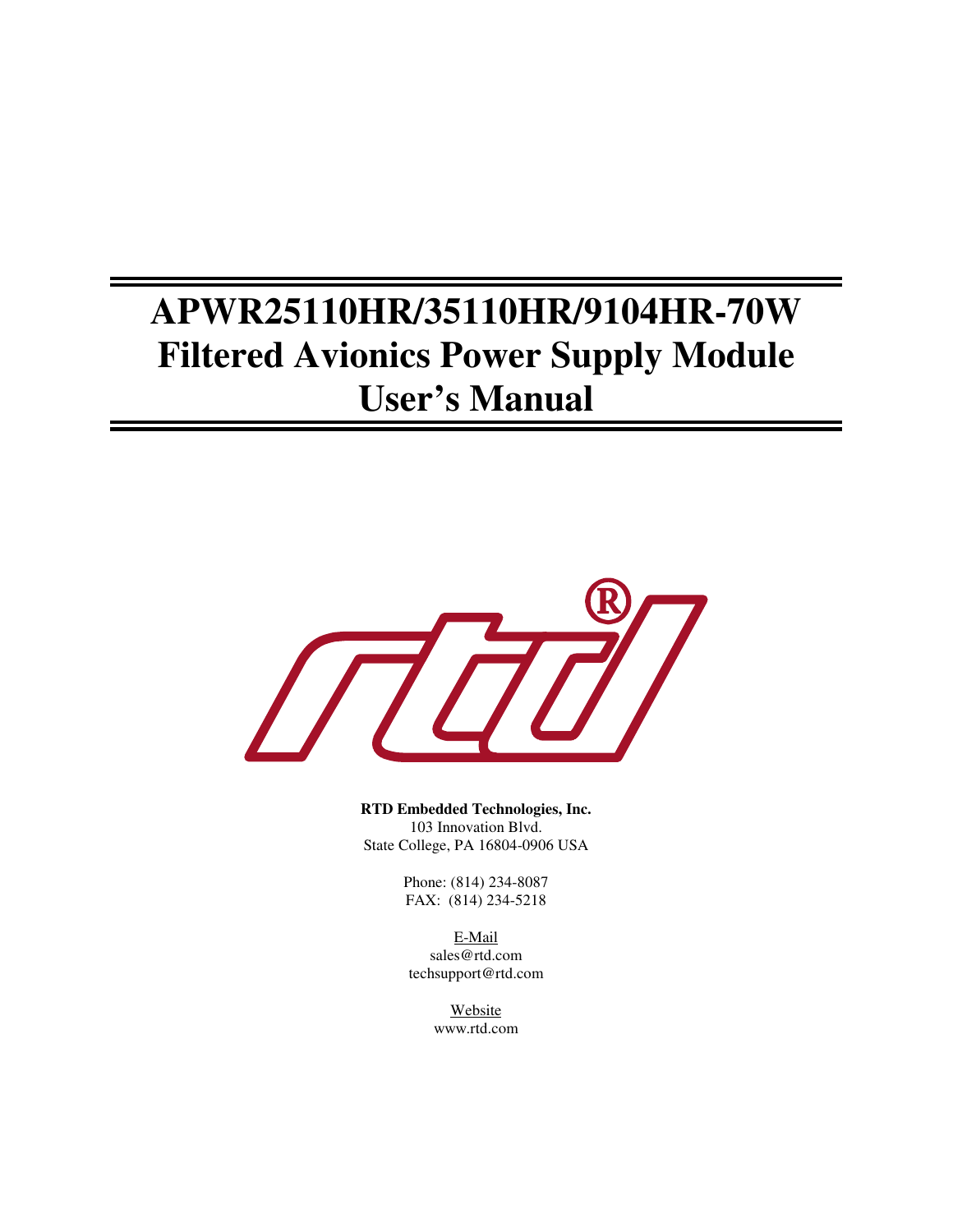#### Revision History

| Rev B – Changed title of manual too include APWR35110 and APWR25110 versions<br>04 Feb 2013<br>Rev C – X1 & X2 descriptions added. In the table on page 5, -12 VDC was changed to<br>05 May 2015<br>$+12$ VDC<br>Rev D Added information about MIL-STD-704<br>24 Mar. 2016<br>26 May 2017<br>the circuitry.<br>Rev F added more information about X1 and X2<br>15 Nov. 2018 | 15 Feb 2012 | Rev A -- Initial release.                                                                 |
|-----------------------------------------------------------------------------------------------------------------------------------------------------------------------------------------------------------------------------------------------------------------------------------------------------------------------------------------------------------------------------|-------------|-------------------------------------------------------------------------------------------|
|                                                                                                                                                                                                                                                                                                                                                                             |             |                                                                                           |
|                                                                                                                                                                                                                                                                                                                                                                             |             |                                                                                           |
|                                                                                                                                                                                                                                                                                                                                                                             |             |                                                                                           |
|                                                                                                                                                                                                                                                                                                                                                                             |             | Rev E reversed the wording about $X1$ and $X2$ on page 10 so that the description matched |
|                                                                                                                                                                                                                                                                                                                                                                             |             |                                                                                           |

Published by:

RTD Embedded Technologies, Inc. 103 Innovation Blvd. State College, PA 16804-0906

Copyright 2016 by RTD Embedded Technologies, Inc. All rights reserved Printed in U.S.A.

The RTD Logo is a registered trademark of RTD Embedded Technologies. cpuModule and utilityModule are trademarks of RTD Embedded Technologies. PhoenixPICO and PheonixPICO BIOS are trademarks of Phoenix Technologies Ltd. PS/2, PC/XT, PC/AT and IBM are trademarks of International Business Machines Inc. MS-DOS, Windows, Windows 95, Windows 98 and Windows NT are trademarks of Microsoft Corp. PCIE/104 is a registered trademark of PCIE/104 Consortium. All other trademarks appearing in this document are the property of their respective owners.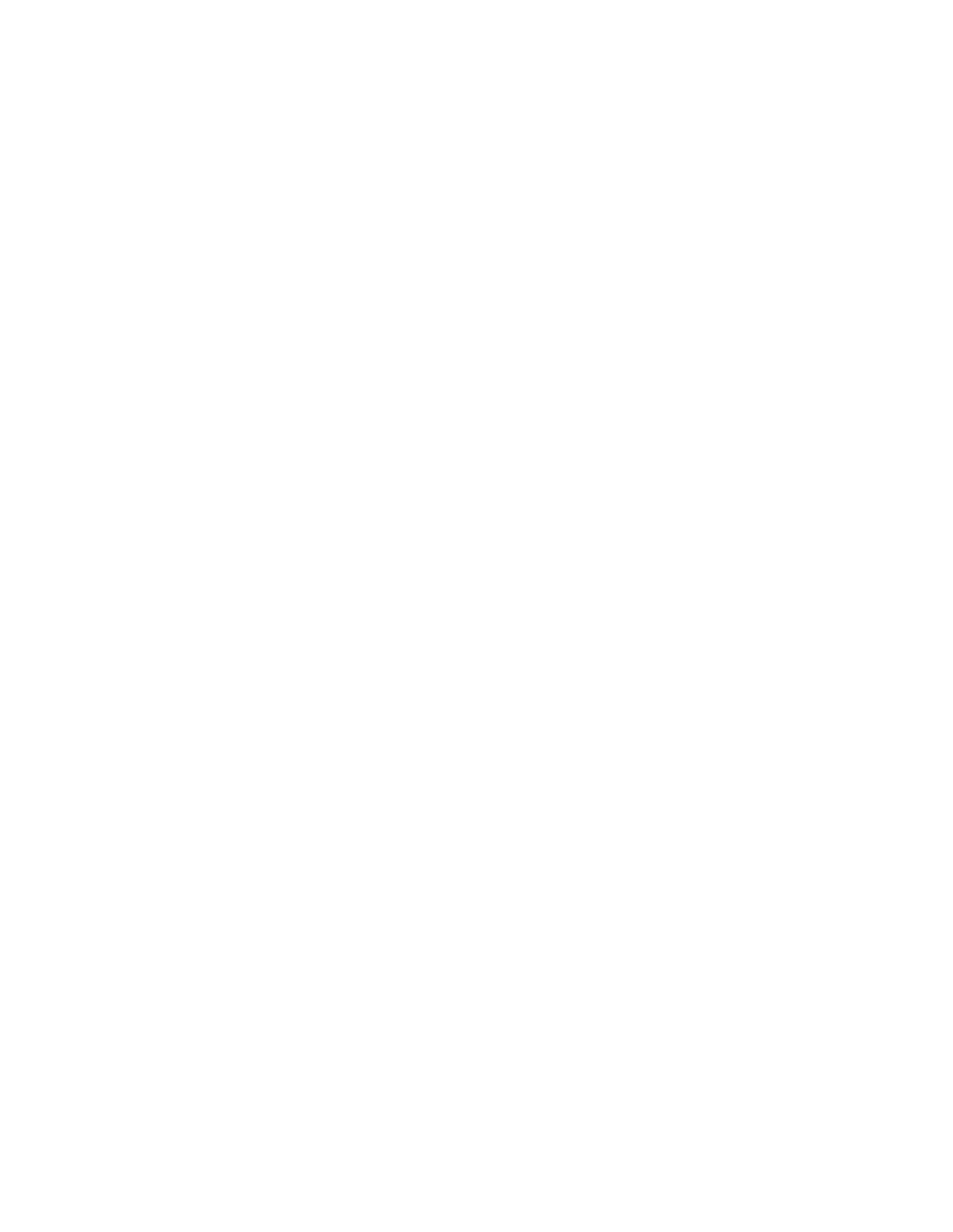# **Table of Contents**

| <b>CHAPTER 5</b> |  |
|------------------|--|
| <b>CHAPTER 6</b> |  |
|                  |  |
|                  |  |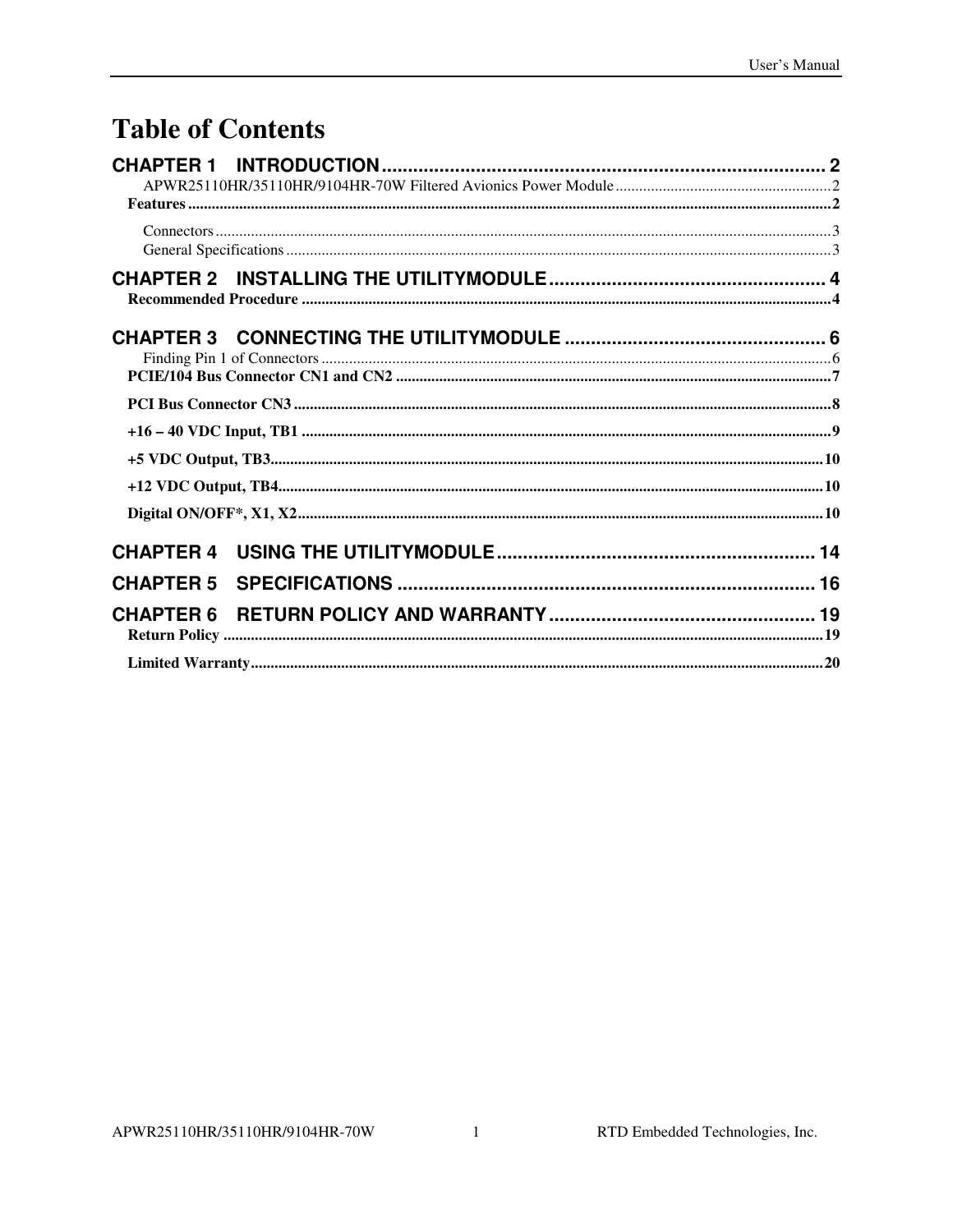## **Chapter 1 INTRODUCTION**

This manual gives information on the APWR25110HR/35110HR/9104HR-70W Filtered Avionics Power Module. This manual also covers the APWR35110HR-70W and the APWR25110HR-70W.

#### **APWR25110HR/35110HR/9104HR-70W Filtered Avionics Power Module**

The APWR25110HR/35110HR/9104HR-70W Filtered Avionics Power Module was designed to power a PCIE/104 system from the typical unregulated, noisy 28 VDC aircraft power.

### **Features**

The following are major features of the APWR25110HR/35110HR/9104HR-70W powerModule.

Input:

•  $16 - 40$  VDC

Outputs:

- +5 VDC at 10 Amps for 50 Watts
- + 12 VDC at 1.67Amps for 20 Watts

#### HighRel:

- Input voltage: 16 40 VDC
- Reverse polarity and transient protection
- Isolation voltage 500V
- 50V for 1 second (meets MIL-STD-704F Voltage Transient for 28 volts DC system)
- Uses Mil modules that meet MIL-STD-461C CE03 and meets MIL-STD-461D and C CE102
- Mil modules protect against voltage spikes specified in MIL\_STD-461C and conducted susceptibility specified in MIL-STD-461C, CS01 and CS02
- Mil modules reduce reflected noise of the DC-DC converters to meet MIL-STD-461C CE03 and MILSTD-461D CE102 limits
- Hermetically sealed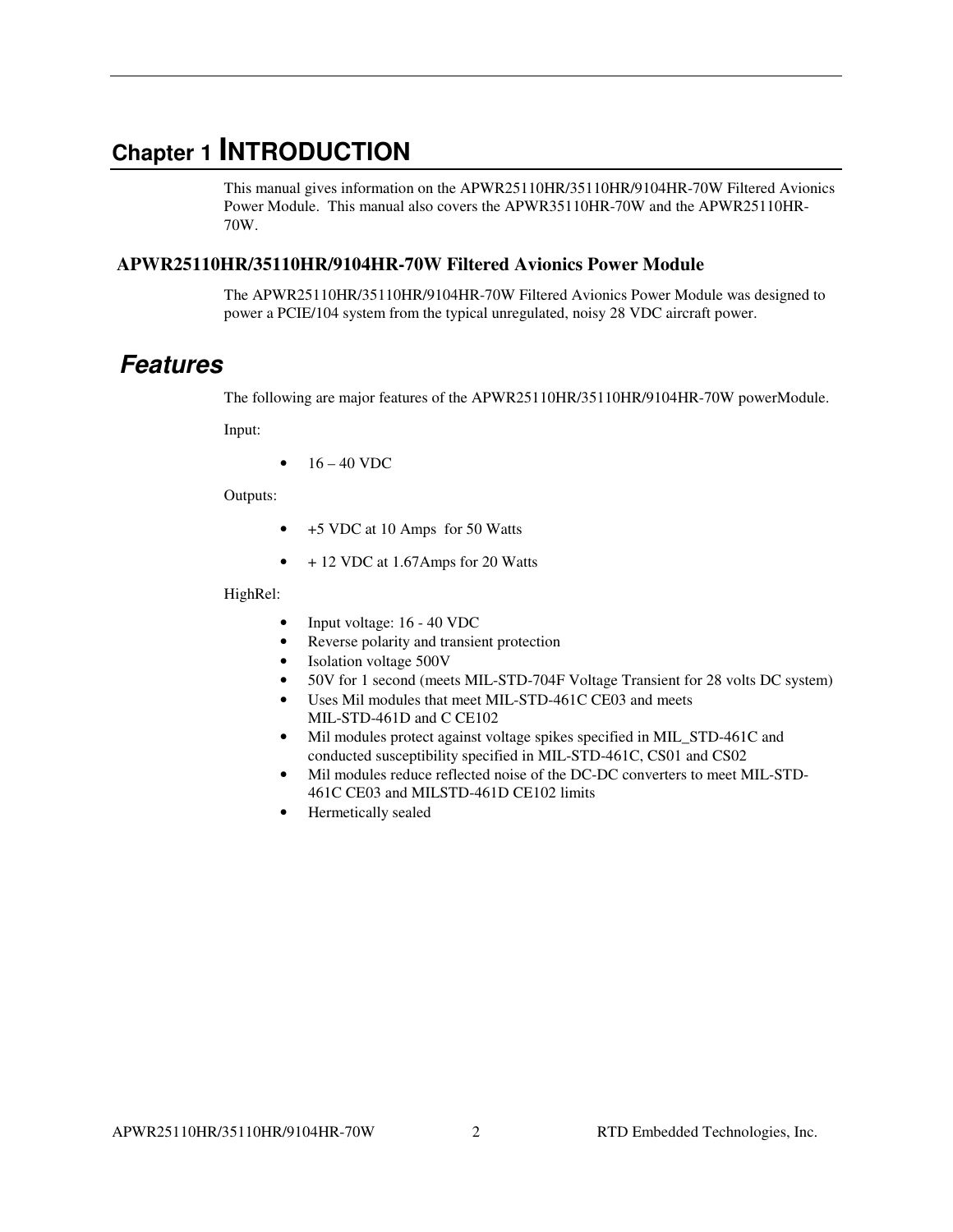#### **Connectors**

Connectors provided are:

- CN1 and CN2 PCIE/104 bus
	- (populated on APWR25110HR-70W and APWR35110HR-70W)
- CN3 PCI bus
	- (populated on APWR35110HR-70W and APWR9104HR-70W)
- TB1,  $16 40$  VDC input
- TB3, +5 VDC output
- TB4, +12 VDC output

#### **General Specifications**

- Dimensions:  $3.8 \times 4.75 \times 0.6$ " (97 x 120 x 16 mm) including connectors
- Weight (mass):
	- 0.44 lb,  $(0.2 \text{ Kg})$
- Operating conditions:
	- Temperature:
		- -40 to +85 degrees C, operational
	- Relative humidity: 0 95%, non-condensing
	- Storage temperature:  $-65$  to  $+150$  degrees C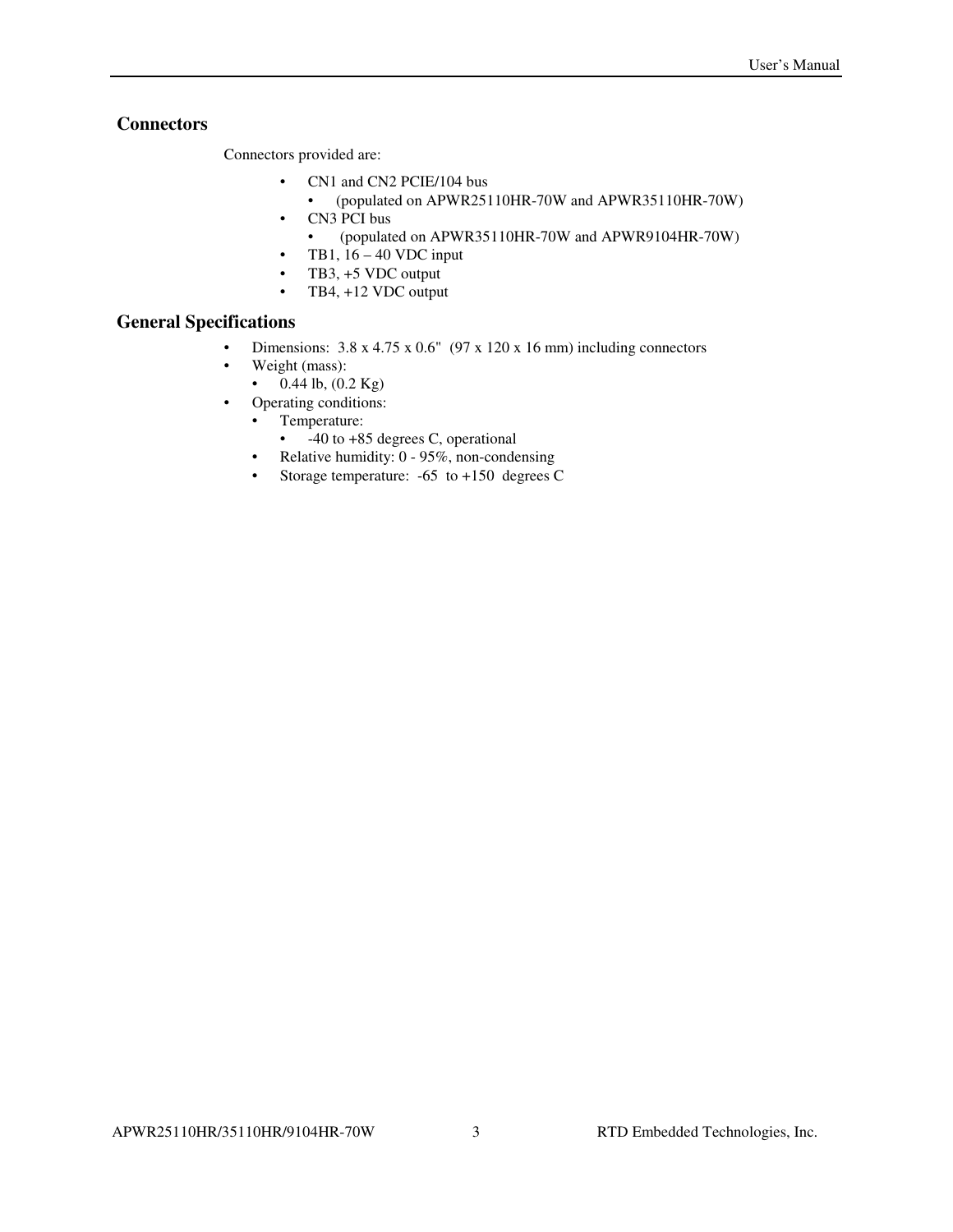# **Chapter 2 INSTALLING THE UTILITYMODULE**

### **Recommended Procedure**

We recommend you follow the procedure below to ensure that stacking of the modules does not damage connectors or electronics.

- Turn off power to the PCIE/104 system or stack.
- Select and install standoffs to properly position the utilityModule on the PCIE/104 stack.
- Touch a grounded metal part of the stack to discharge any buildup of static electricity.
- Remove the utilityModule from its anti-static bag.
- Check that the PCIE/104 bus connector is properly positioned.
- Gently and evenly press the utilityModule onto the PCIE/104 stack.

**CAUTION:** Do not force the module onto the stack! Wiggling the module or applying too much force may damage it. If the module does not readily press into place, remove it, check for bent pins and try again.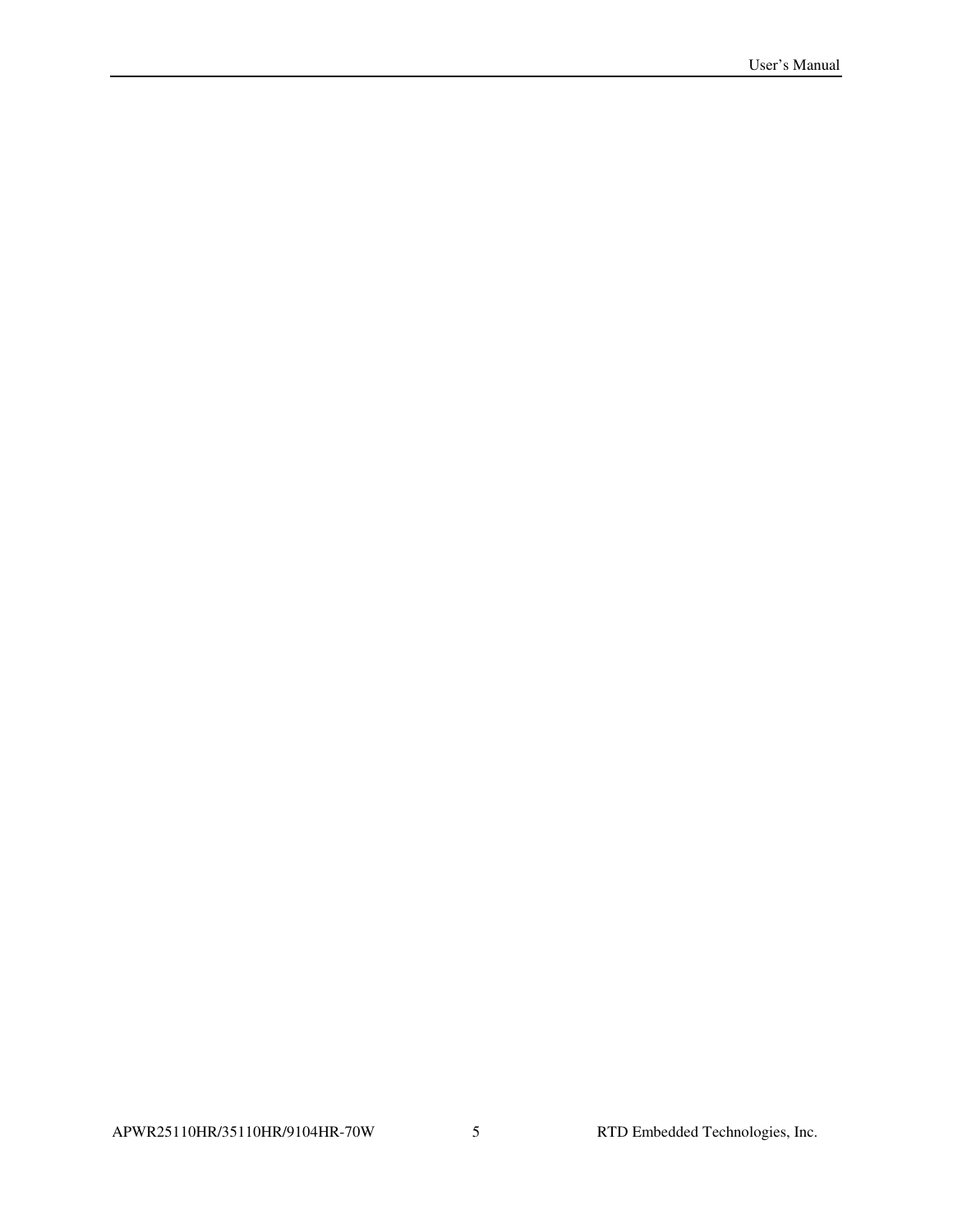# **Chapter 3 CONNECTING THE UTILITYMODULE**

The following sections describe connectors of the utilityModule.

#### **Finding Pin 1 of Connectors**

Pin 1 of connectors is indicated by a square solder pad visible on the bottom of the PC board.

#### *Component Locations(APWR9104HR shown)*

The figure below shows locations of major components, including connectors.



| <b>Connector</b> | <b>Function</b> | <b>Dimension</b>  | <b>Default</b> |
|------------------|-----------------|-------------------|----------------|
| CN1 and CN2      | XT PCIE/104 bus | $156 \text{ pin}$ | N/A            |
| CN <sub>3</sub>  | PCI bus         | $120 \text{ pin}$ | N/A            |
| T <sub>B</sub> 1 | 16-50 VDC Input | 2 terminal        | N/A            |
| TB <sub>3</sub>  | +5 VDC Output   | 2 terminal        | N/A            |
| TB4              | -12 VDC Output  | 2 terminal        | N/A            |
| X1               | Digital ON/OFF* | $0.1$ " jumper    | short          |
| X <sub>2</sub>   | Switch ON*/OFF  | $0.1$ " jumper    | open           |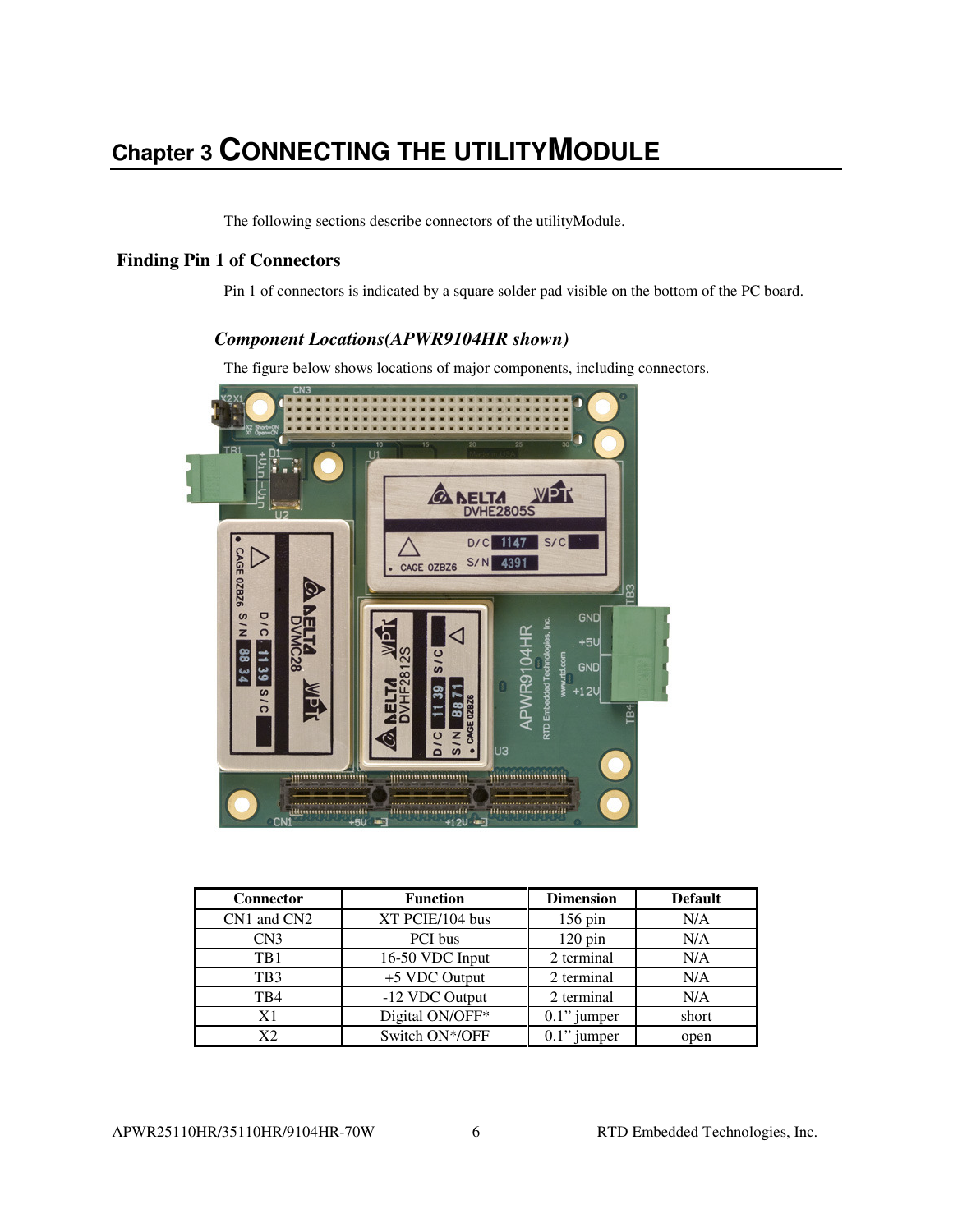### **PCIE/104 Bus Connector CN1 and CN2**

The following pictures or tables list the connector pinouts: Complies with PCIe/104 Specification Version 2.01

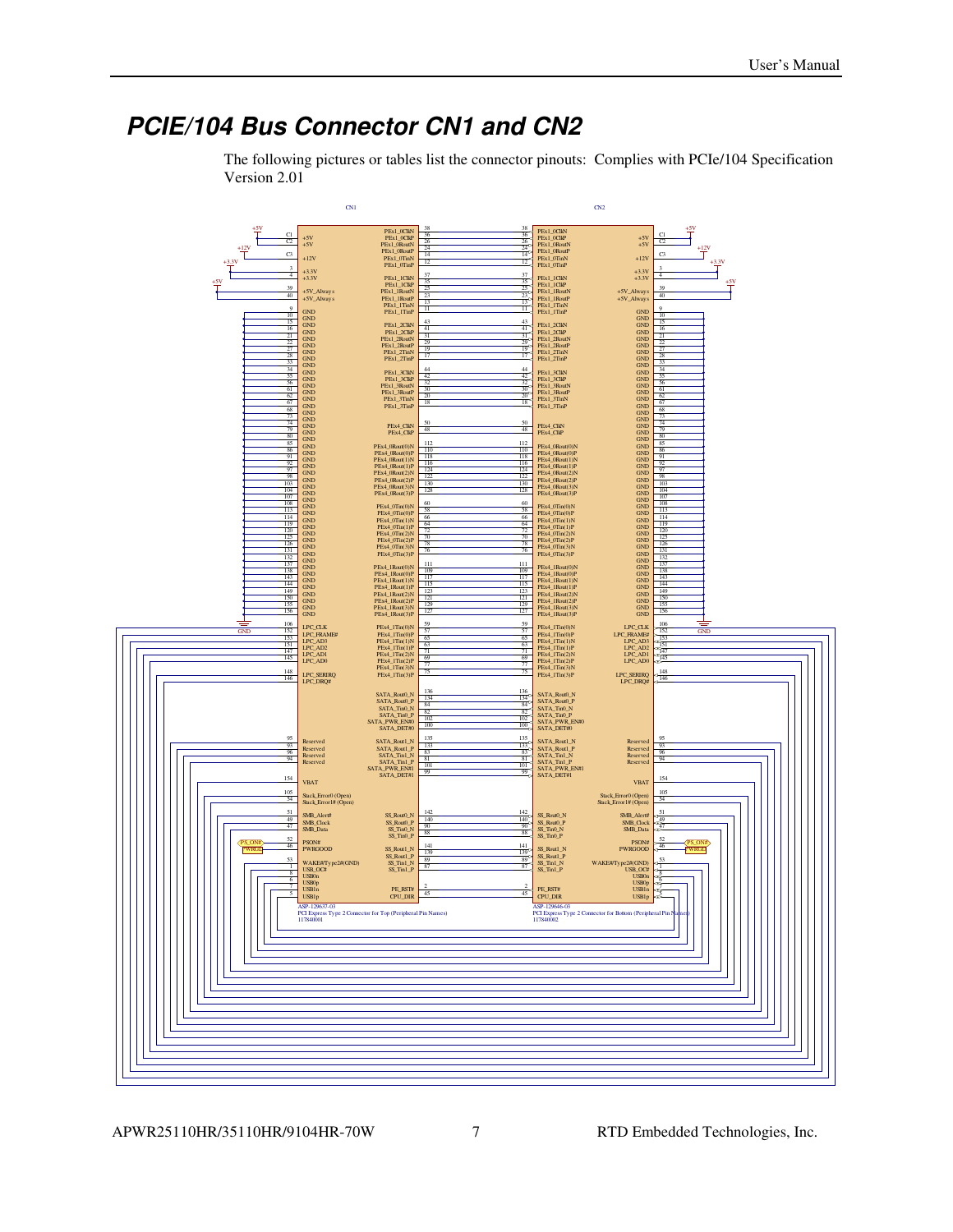### **PCI Bus Connector CN3**

The following picture shows the PCI connector: Complies with PCIe/104 Specification Version 2.01

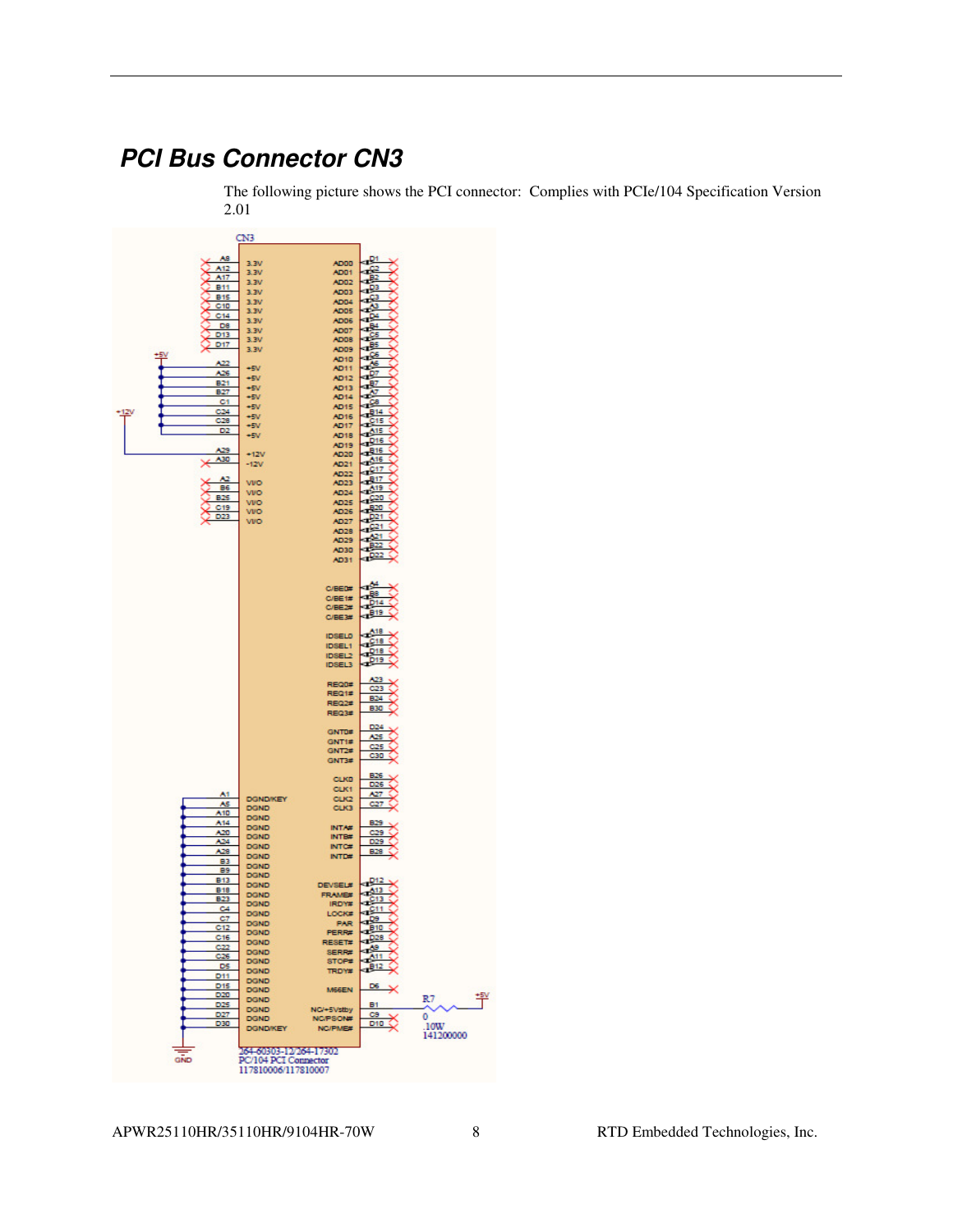

Ш .................... <u> 1111111111111111111111111111</u>

,,,,,,,,,,,,

CN2 pin one is at the bottom right of the above screen image as viewed from the bottom of the board. The odd numbered pins run along the bottom of the image and the even pins run along the top. Low order pin numbers are to the right and high order pin numbers are to the left. The three blades in the center of the connector are, from left to right, +12V, +5V, and +5V.

## **+16 – 40 VDC Input, TB1**

Terminal block TB1 is the input power connection for the APWR25110HR/35110HR/9104HR-70W. The input range is 16 - 40 VDC. Fully loaded this input can require 4 amps, therefore 22 gauge wire or larger is recommended. Keep in mind that wire has both resistance and inductance associated with it.

| Pin | Signal          | <b>Function</b>      | in/out |
|-----|-----------------|----------------------|--------|
|     | $V$ in +        | $+16 - 40$ VDC input |        |
|     | $V_{\text{in}}$ | Ground input         |        |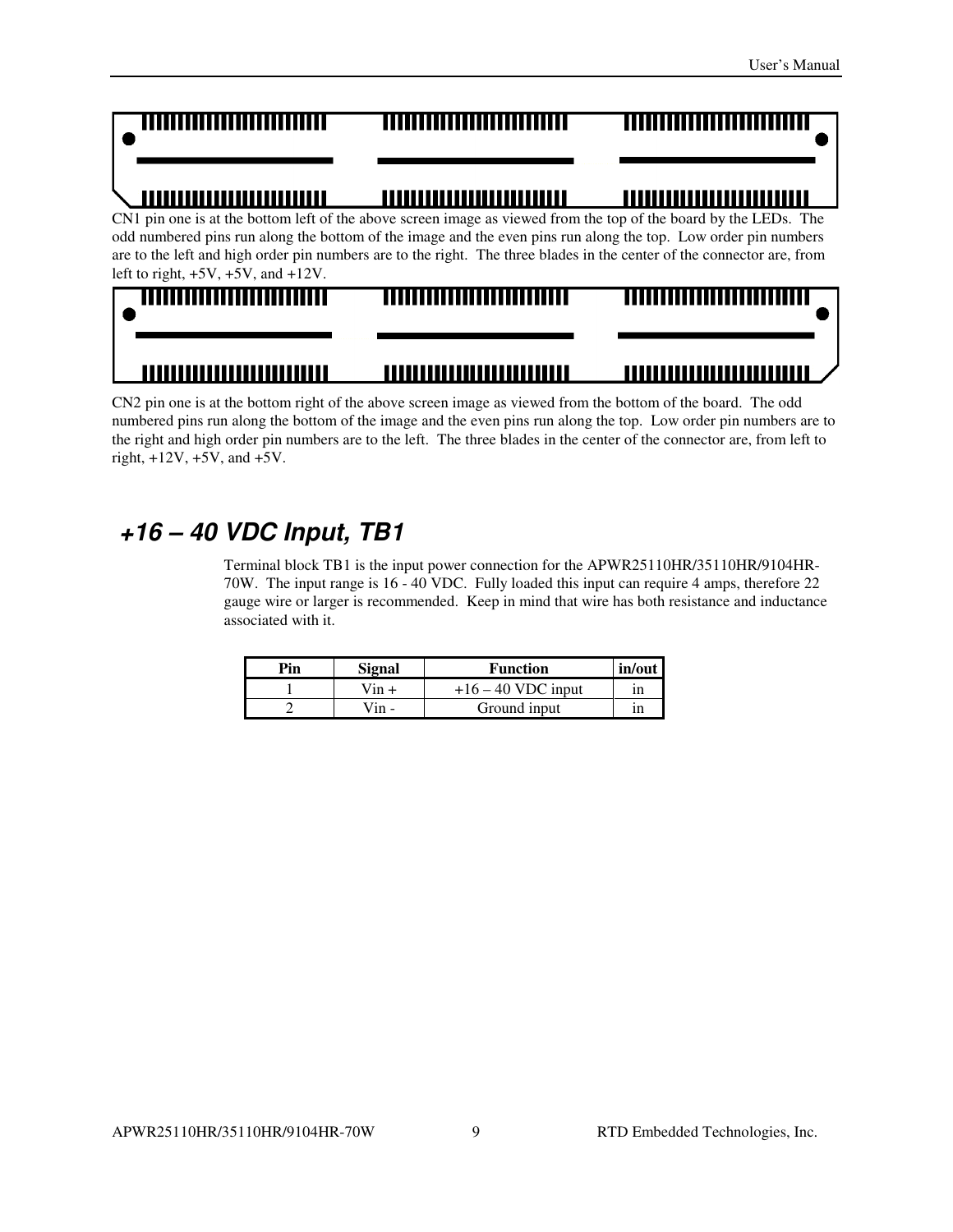### **+5 VDC Output, TB3**

The +5 VDC output is supplied to the +5 V pins on the PCIE/104 bus and to terminal block TB2. This supply can provide 10 amps total that is shared by the PCIE/104 bus devices and any devices connected to TB3.

| Pin | Signal   | <b>Function</b>         | in/out |
|-----|----------|-------------------------|--------|
|     | $+5$ VDC | Regulated +5 VDC Output | out    |
|     | Ground   | Ground                  | out    |

### **+12 VDC Output, TB4**

The +12 VDC output of the APWR25110HR/35110HR/9104HR-70W-50W is supplied to the +12 V pins on the PCIE/104 bus and to terminal block TB4. This supply is capable of providing 1.67 amps total that is shared by the PCIE/104 bus devices and any devices connected to TB4. Note that the total power drawn from the +12 VDC cannot exceed 20 watts.

| Pin | Signal    | <b>Function</b>          | in/out |
|-----|-----------|--------------------------|--------|
|     | $+12$ VDC | Regulated +12 VDC Output | out    |
|     | Ground    | Ground                   | out    |

## **Digital ON/OFF\*, X1, X2**

X1 and X2 are combined in a four-pin connector located in the corner of the board.



**Figure 1 X1 and X2 Circuitry**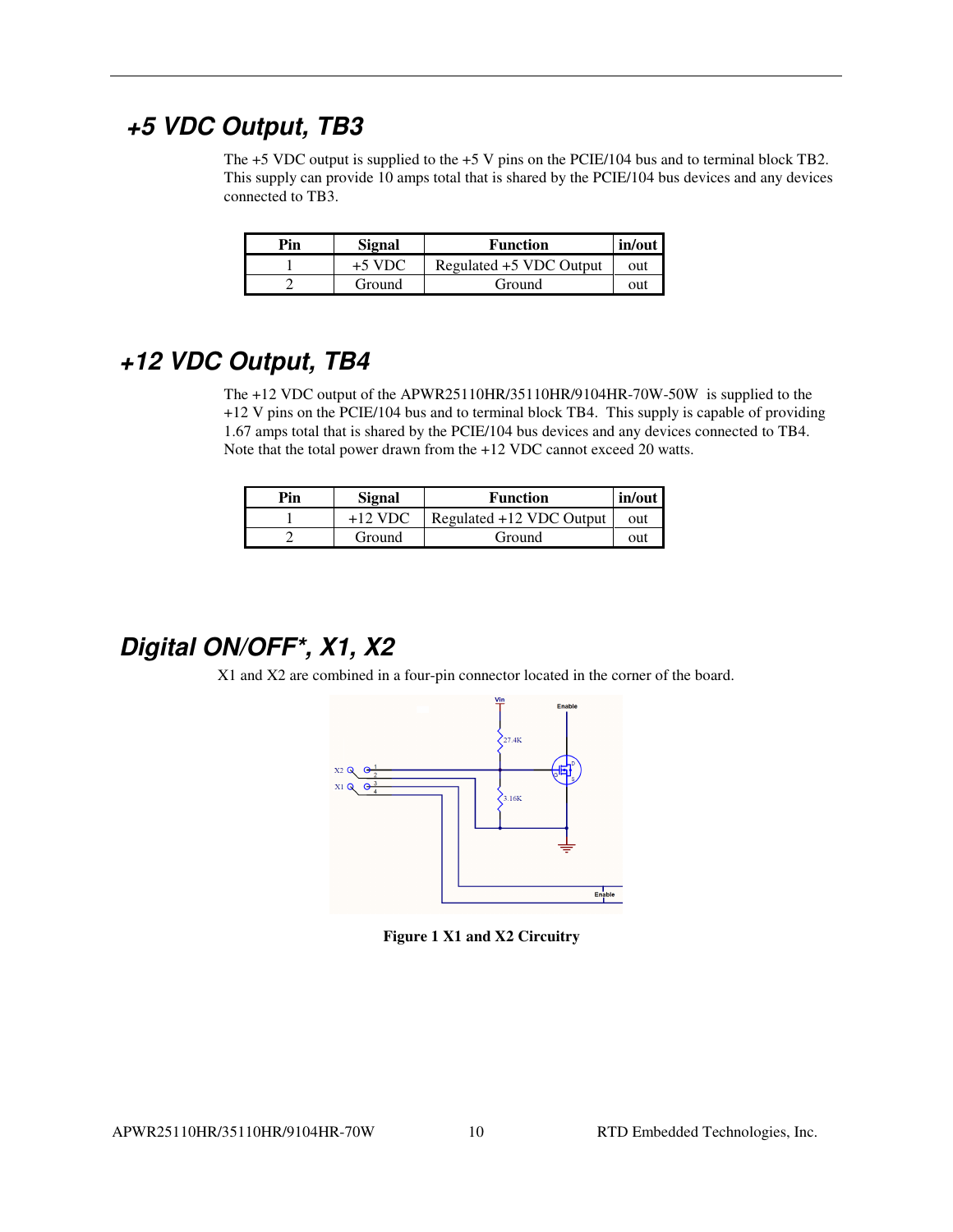

 **Figure 2 X1, X2 Jumper Location** 



 **Figure 3 X1, X2 pinout** 

The X1 and X2 jumpers functions as an ON/OFF switch for the board's output power. The X1 jumper should be shorted to disable the output (logic level low); or left open to enable the output (logic level high). By default, the jumper is open. X2 must be shorted when using X1. The ground referenced in Figure 1 is to the input ground. Pin 2 and pin 4 are connected to input ground.

| Table 1 AT and AP Description |                             |                                                  |                         |                      |  |  |
|-------------------------------|-----------------------------|--------------------------------------------------|-------------------------|----------------------|--|--|
| <b>Logic Level</b><br>Signal  |                             | X1 Pins                                          | X <sub>2</sub> Pins     | <b>Function</b>      |  |  |
|                               | High (float) $ 7$ to 11 VDC | $3-4 =$ Open (Default) $ 1-2 $ = Short (Default) |                         | <b>Enable Output</b> |  |  |
| Low                           | 0 <sup>2</sup>              | $3-4 = Shorted$                                  | $1-2$ = Short (Default) | Disable Output       |  |  |
| High                          | 3.3 V or 5 V                | $1-2 = Open$                                     | $1-2 = Open$            | Disable Output       |  |  |
| Low                           | 0 V                         | $1-2 = Open$                                     | $1-2$ = Short           | Enable Output        |  |  |

**Table 1 X1 and X2 Description** 

As a truth table, where '0' is an open and '1' is a short, the following table describes the behavior of X1 and X2. A '1' indicates On and a '0' indicates Off

| X1, X2    | On/Off $(1/0)$ |
|-----------|----------------|
| 0.0       |                |
| $\rm 0.1$ |                |
| $1.0\,$   |                |
|           |                |

|  |  | Table 2 X1 and X2 Truth Table |  |
|--|--|-------------------------------|--|
|  |  |                               |  |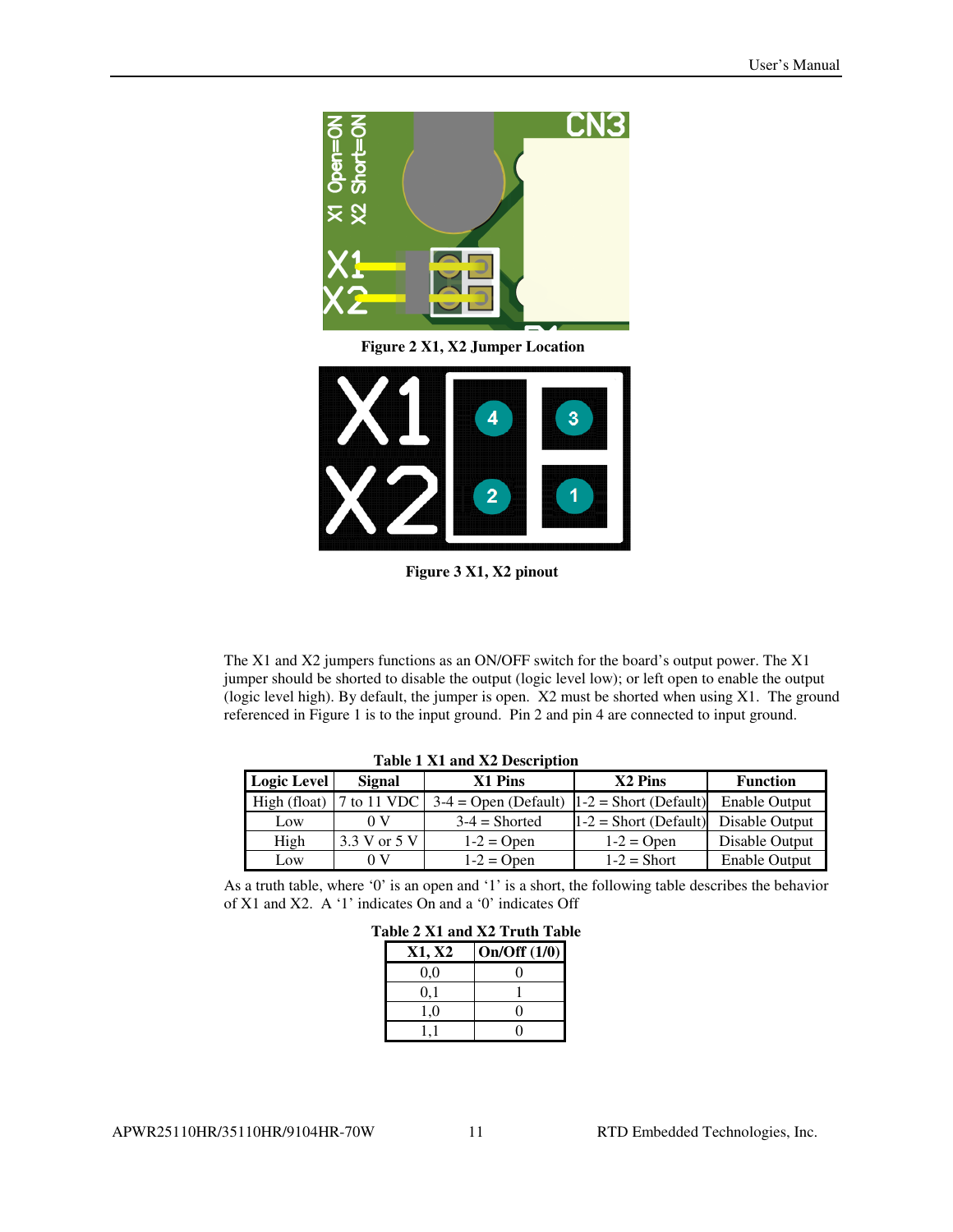APWR25110HR/35110HR/9104HR-70W 12 RTD Embedded Technologies, Inc.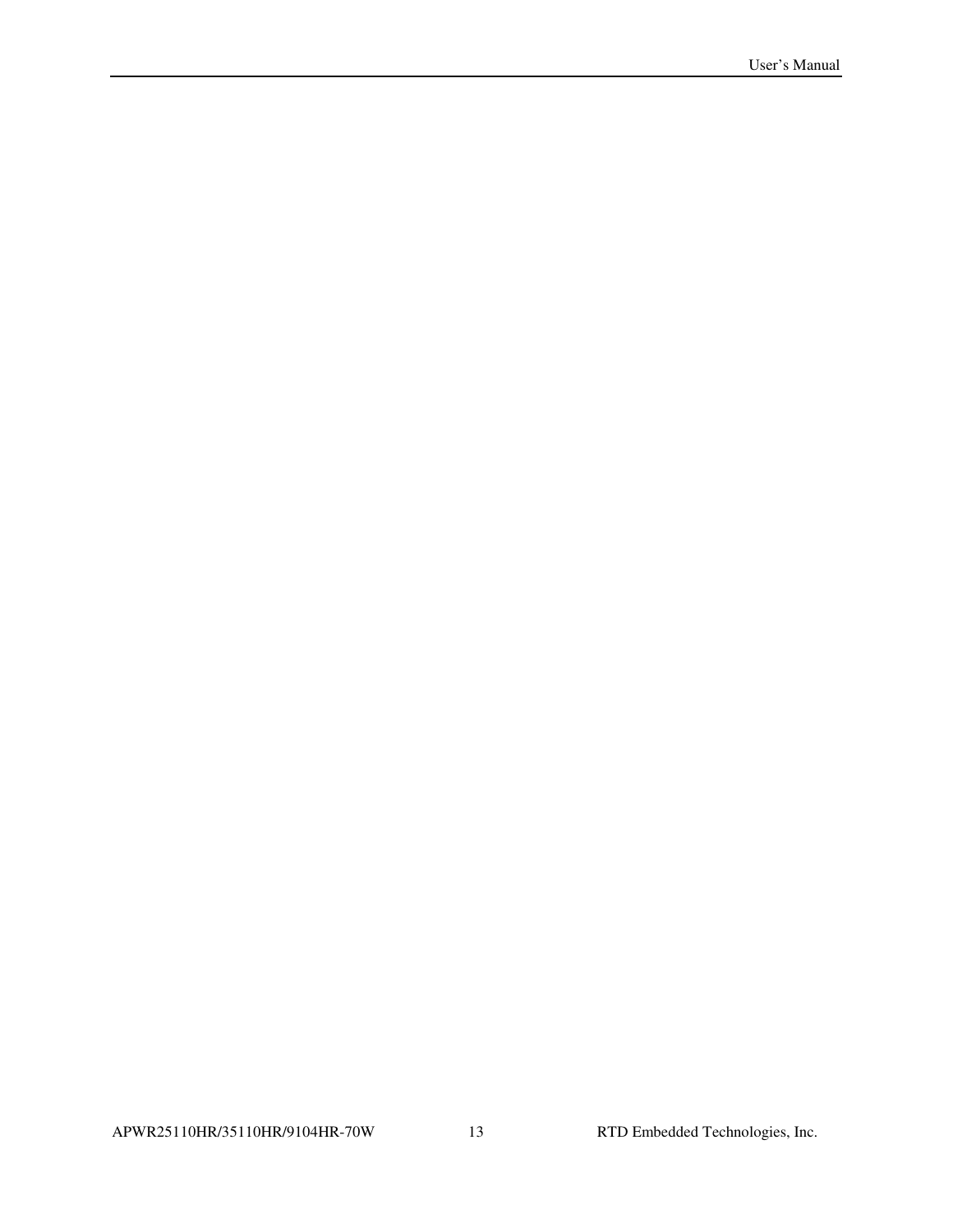# **Chapter 4 USING THE UTILITYMODULE**

Using the utilityModule is straightforward. Connect the input to TB1 using good wiring practices keeping the wires as short and as heavy as possible. Make sure the wires are twisted to reduce inductance. The +5 VDC is provided. Below is the block diagram:

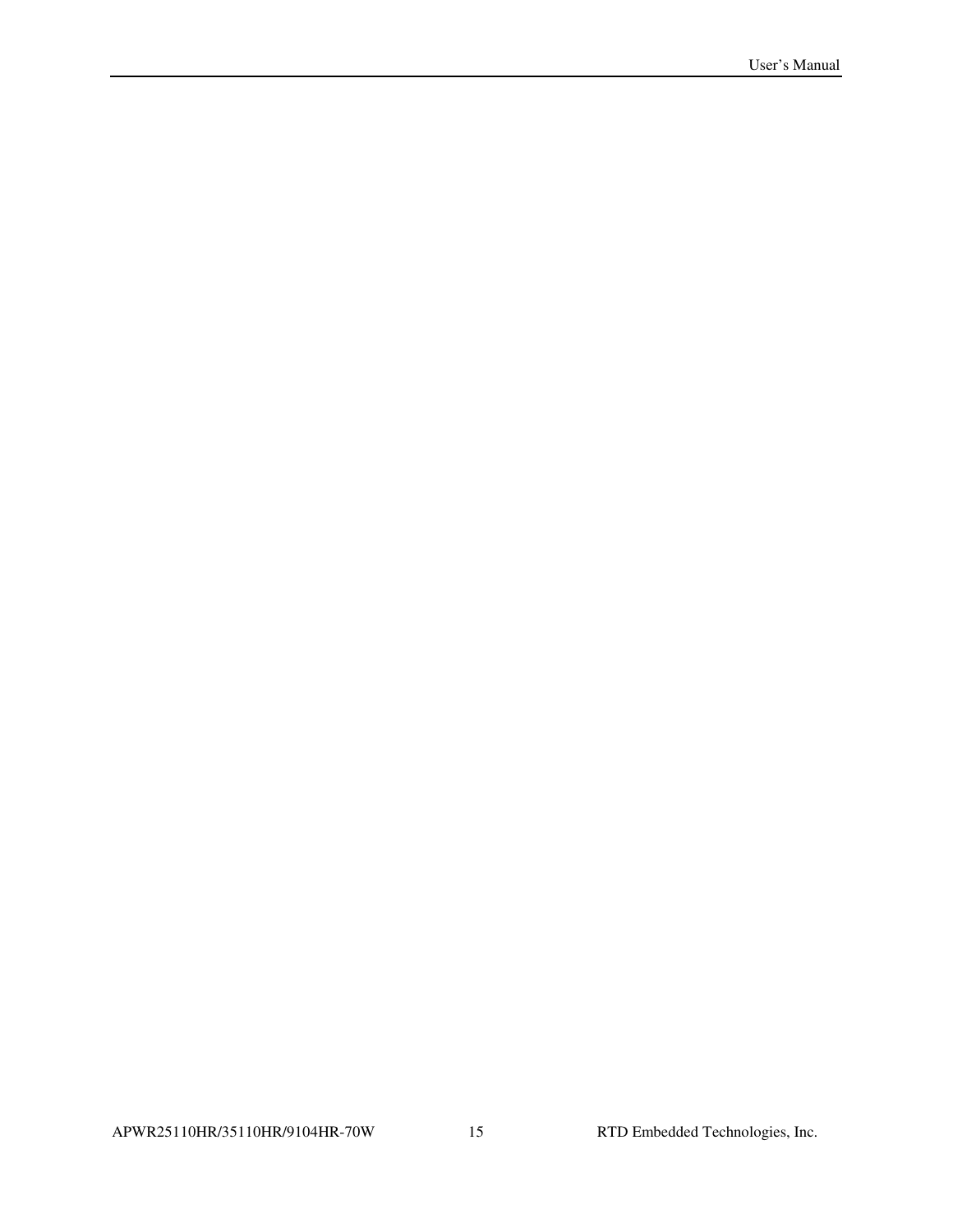# **Chapter 5 SPECIFICATIONS**

(All measurements taken at 25C) Input Voltage Range: 16V to 40V DC

Max Input Current: 4 Amps

Output Voltages:  $+5V$  and  $+12V$ 

Output Currents: 5V output: 10 amps 12V output: 1.67 Amps

Overall Efficiency at full load: 82.9% at 24V DC input voltage 78.3% at 16V DC input voltage 83.8% at 40V DC input voltage

5V full load efficiency 83.7% at 24V DC input voltage

12V full load efficiency 74.96% at 24V DC input voltage

Maximum Overall Dissipation at full load: 19.27 Watts

5V full load dissipation at 24V DC input voltage 9.657 Watts

12V full load dissipation at 24V DC input voltage 6.689 Watts

Derating: (controlled by 4 Amp input current limit) Minimum input voltage for 70 Watt output load. 21V DC

Maximum 12V load at 16VDC input voltage and 5V full load 240mA

Maximum 5V load at 16V DC input voltage given a 12V full load 6.178 Amps

Max Voltage drop to 5V and 12V converters at 4 Amps input current. 0.93V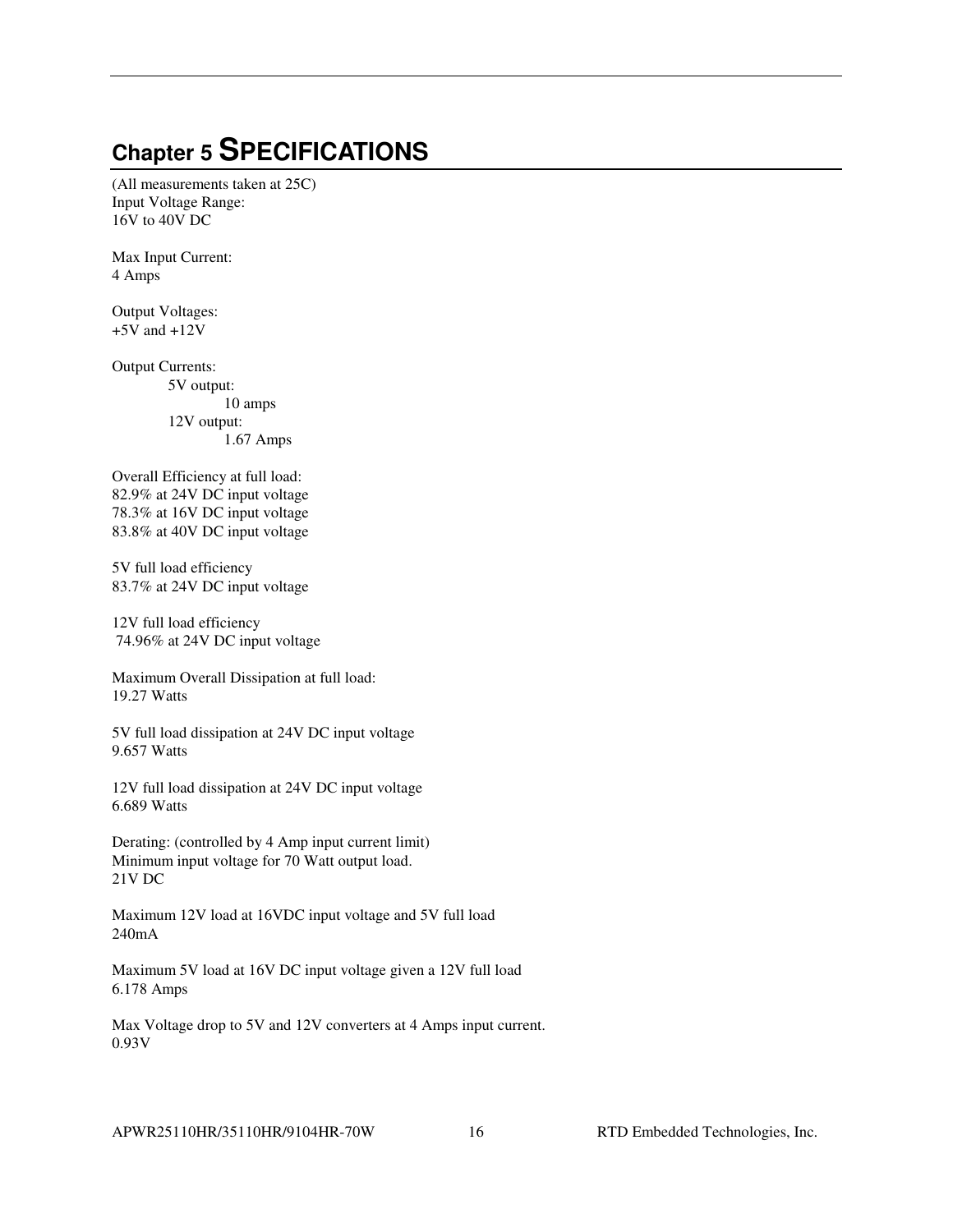Operating Temperature Range: -40C to 85C

Maximum case temperature of any module. 125C

Derating of Modules with no heat sink: Derated linearly to zero at 125C case temperature



The above graph is at 16.93V DC input voltage. It shows the maximum loading of the 5V and 12V supplies.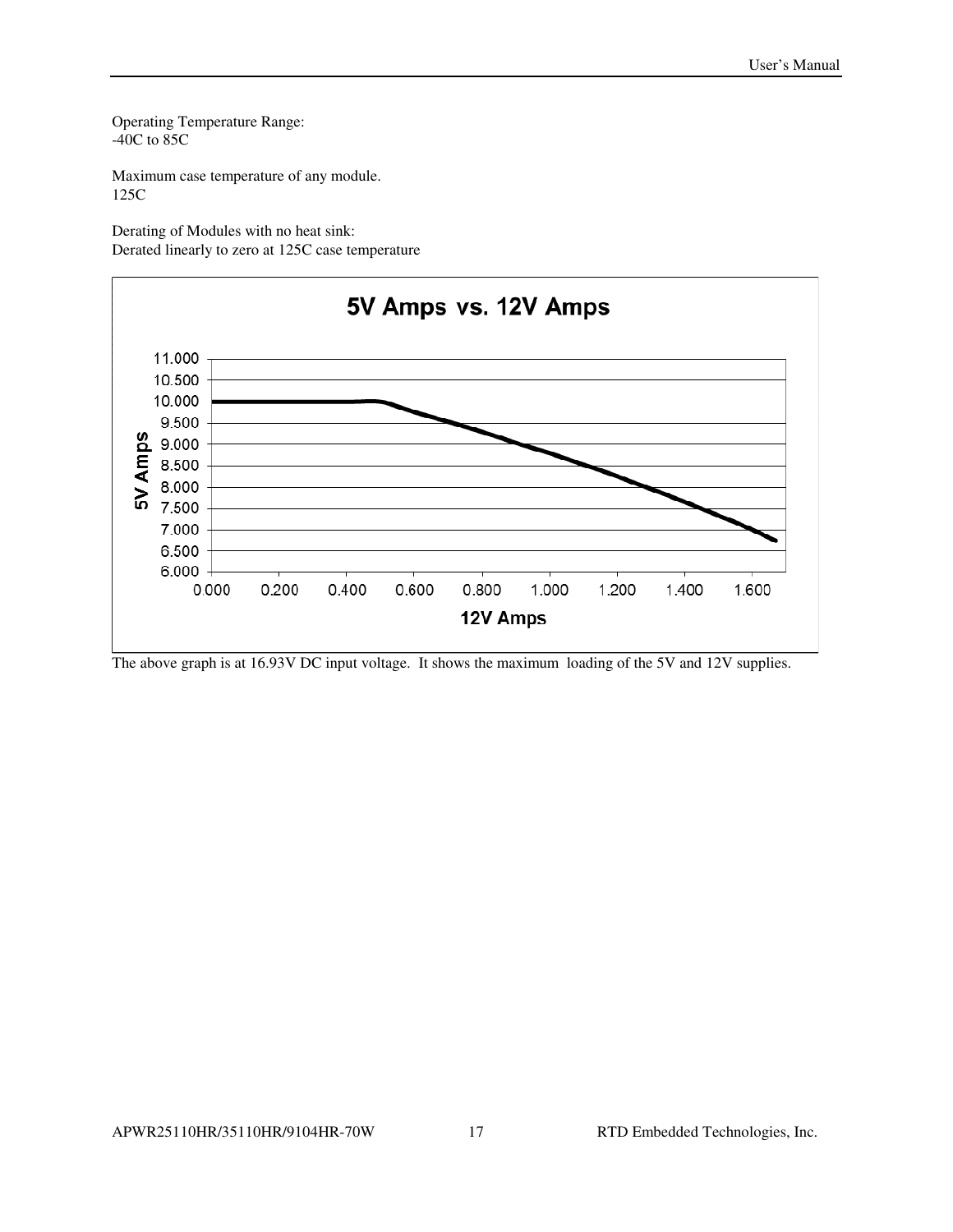

5V Efficiency and Dissipation Vs. Load Current

5V efficiency curve with dissipation curve at 24V DC input voltage



12V efficiency curve with dissipation curve at 24V DC input voltage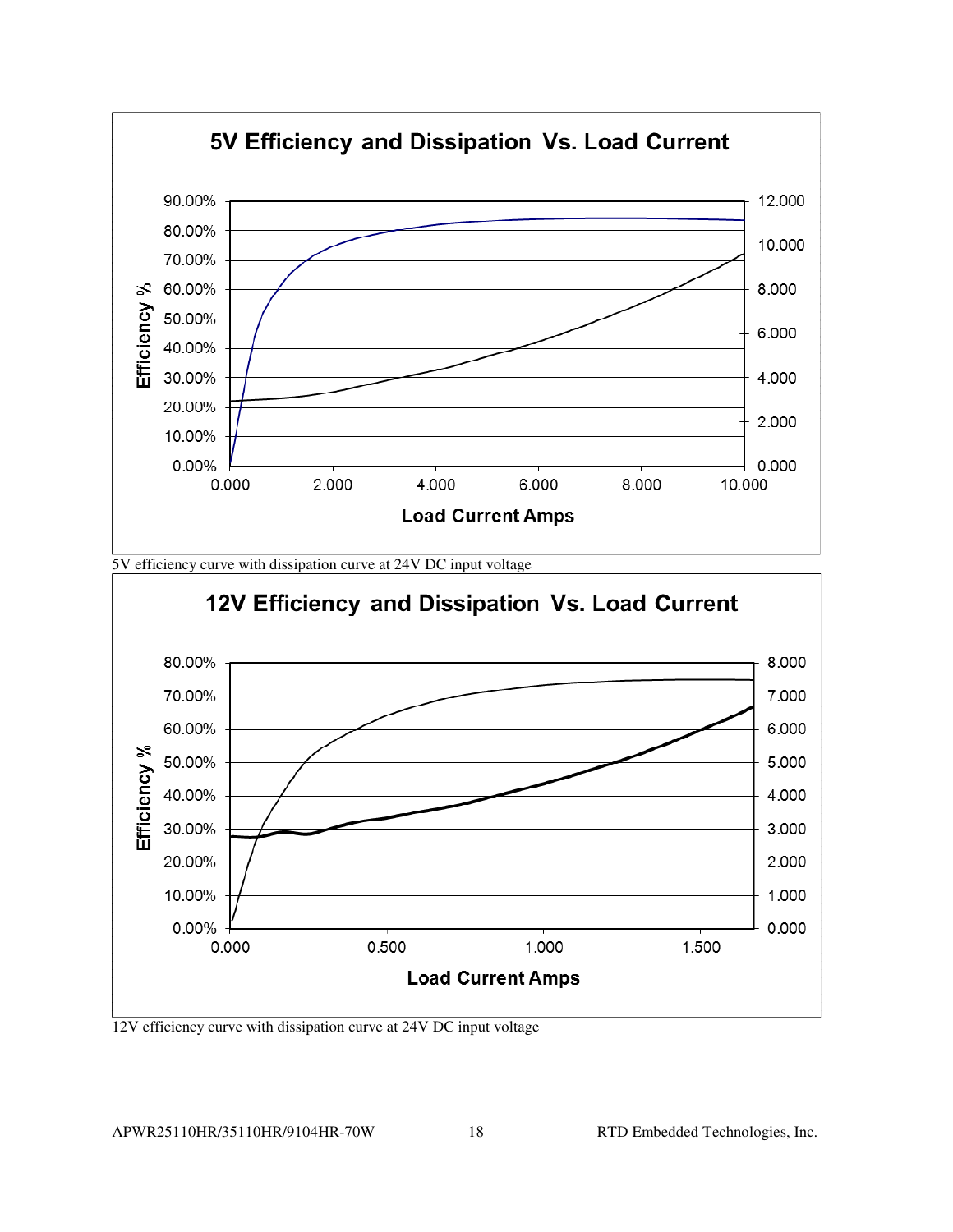# **Chapter 6 RETURN POLICY AND WARRANTY**

### **Return Policy**

If the utilityModule requires repair, you may return it to us by following the procedure listed below:

**Caution:** Failure to follow this return procedure will *almost always* delay repair! Please help us expedite your repair by following this procedure.

1) Read the limited warranty which follows.

2) Contact the factory and request a Returned Merchandise Authorization (RMA) number.

3) On a sheet of paper, write the name, phone number, and fax number of a technically-competent person who can answer questions about the problem.

4) On the paper, write a detailed description of the problem with the product. Answer the following questions:

- Did the product ever work in your application?
- What other devices were connected to the product?
- How was power supplied to the product?
- What features did and did not work?
- What was being done when the product failed?
- What were environmental conditions when the product failed?

5) Indicate the method we should use to ship the product back to you.

- We will return warranty repairs by UPS Ground at our expense.
- Warranty repairs may be returned by a faster service at your expense.
- Non-warranty repairs will be returned by UPS Ground or the method you select and will be billed to you.

6) Clearly specify the address to which we should return the product when repaired.

7) Enclose the paper with the product being returned.

8) Carefully package the product to be returned *using anti-static packaging!* We will not be responsible for products damaged in transit for repair.

7) Write the RMA number on the outside of the package.

8) Ship the package to:

 RTD Embedded Technologies, Inc. 103 Innovation Blvd. State College PA 16804-0906 USA